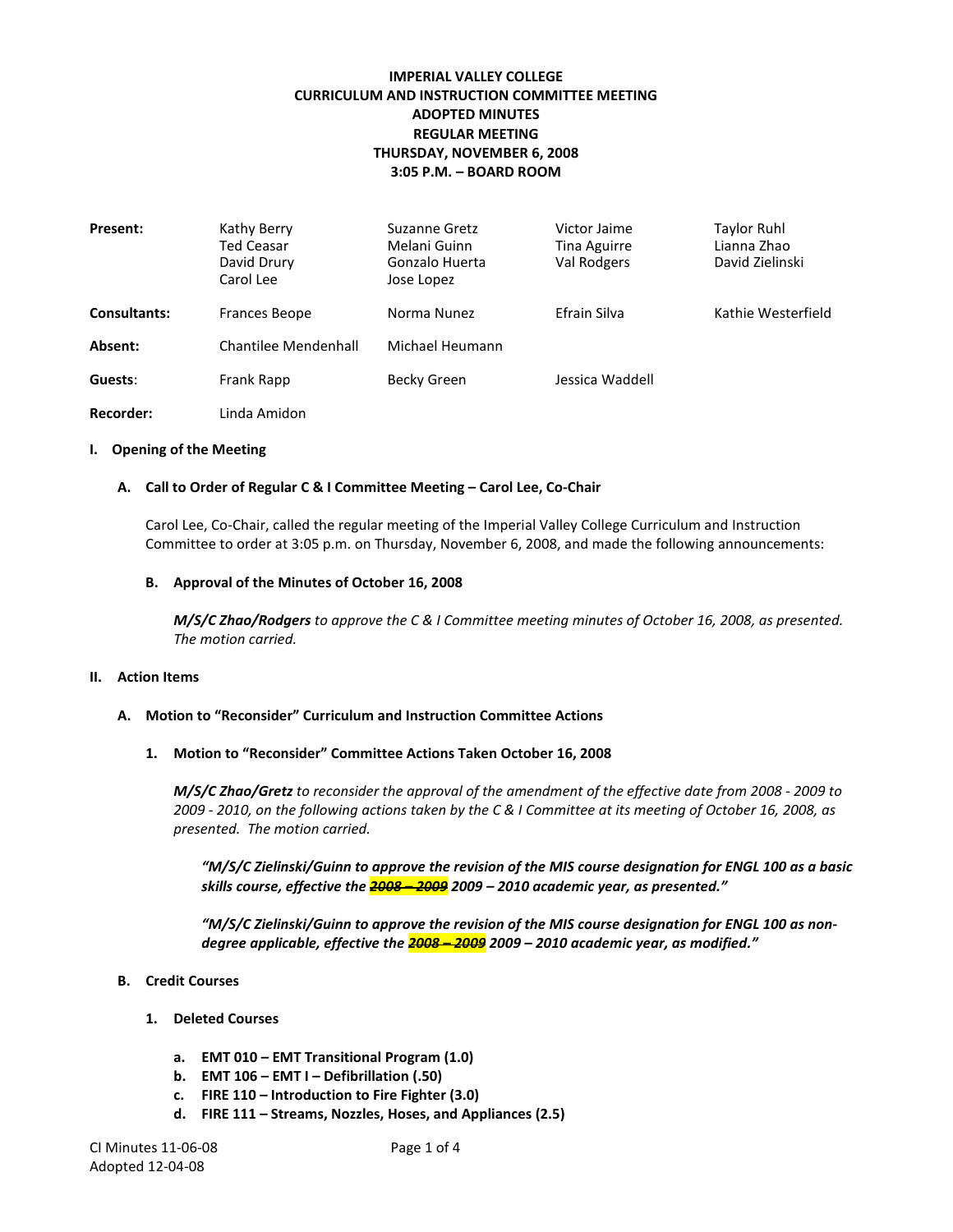- **e. FIRE 112 – Ground Entry and Rescue (2.5)**
- **f. FIRE 113 – Ventilation and Fire Control (2.0)**
- **g. FIRE 114 – Fire Fighter I – Advanced (3.5)**
- **h. FIRE 116 – Fire Hydraulics (2.0)**
- **i. FIRE 119 – Pipeline Transportation Emergencies (.50)**

*M/S/C Aguirre/Zhao to approve the deletion of EMT 010, EMT 106, FIRE 110, FIRE 111, FIRE 112, FIRE 113, FIRE 114, FIRE 116, and FIRE 119, effective 2009 - 2010, as presented. The motion carried.*

- **2. New Courses**
	- **a. PE 170 – Bowling, Beginning (1.0)**
	- **b. PE 171 – Bowling, Intermediate (1.0)**
	- **c. PE 172 – Bowling, Advanced (1.0)**

*M/S/C Drury/Guinn to approve the addition of PE 170, PE 171, and PE 172 to the credit curriculum, effective winter 2009, with corrections. The motion carried.*

Carol Lee pointed out that PE 172 may only be repeated one time; Form 1 for PE 172 was corrected accordingly.

### **3. Revised Courses**

**a. CDEV 102 – First Aid and CPR (1.0)**

*M/S/C Zhao/Rodgers to approve the reduction in the class size limit from 35 to 16 students for CDEV 102, effective 2008 - 2009, as presented. The motion carried.*

It was noted that the reduction in class size limit was due to the limitation imposed by the American Heart Association.

**b. CS 230 – Intermediate Object-Oriented Programming with Java (4.0)**

### **c. CS 280 – Assembly Language and Machine Organization (4.0)**

Lianna Zhao announced that CS 230 and CS 280 would be addressed under two separate motions. The following motions represent the revised motions:

*M/S/C Zhao/Guinn to approve the revision to the catalog description, course content and prerequisite statement for CS 230, Intermediate Object-Oriented Programming with Java (4.0), as requested by IVC and SDSU to meet curriculum and articulation standards, effective 2008 – 2009, as presented. The motion carried.*

*M/S/C Zhao/Guinn to approve the revision to the prerequisite statement for CS 280, Assembly Language and Machine Organization (4.0), effective 2008 - 2009, as presented. The motion carried.*

- **d. PE 103 – Physical Fitness, Women (1.0)**
- **e. PE 144 – Advanced Basketball, Women (1.0)**

*M/S/C Drury/Guinn to approve the textbook upgrades for PE 103 and PE 144, effective 2008 - 2009, as presented. The motion carried.*

### **B. Majors and Certificates**

- **1. Revised Majors**
	- **a. Physical Education Major**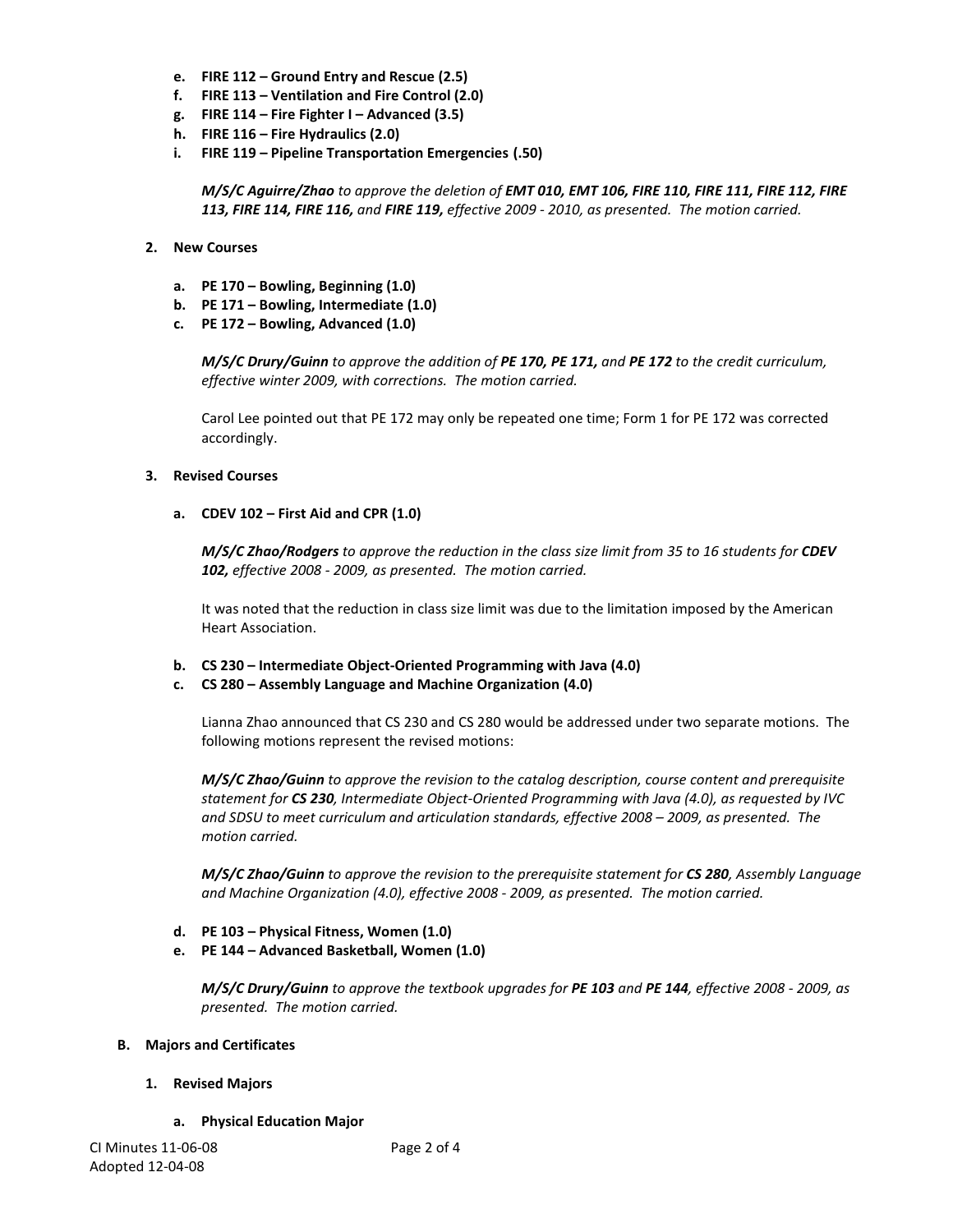*M/S/C Drury/Guinn to approve the revision of the Physical Education Major to add PE 170 – Bowling, Beginning; PE 171 – Bowling, Intermediate; and PE 172 – Bowling, Advanced to Section II, effective winter 2009, as presented. The motion carried.*

## **b. University Studies Major**

*M/S/C Zhao/Rodgers to approve the revision of the University Studies Major pending approval of the Chancellor's Office, effective 2008 - 2009, as presented. The motion carried.*

## **C. General Catalog (Textual, Major and Certificate Items)**

## **1. CAN Statement (2008 – 2009 General Catalog, pp. 40 - 41)**

*M/S/C Zhao/Gretz to approve the removal of the CAN statement (2008 – 2009 General Catalog, pp. 40 – 41) and CAN identifiers in course descriptions, effective with the 2009 – 2010 General Catalog, as presented. The motion carried.*

The justification noted on Form 3 indicates that the CAN program is being dissolved and is being phased out of all Region X catalogs effective with the 2009 – 2010 academic year.

### **III. Discussion Items**

## **A. Certificate of Proficiency (Lee/Berry)**

Members reviewed the handout that Carol Lee distributed, which described a proposed Certificate of Proficiency award program for IVC. Carol explained that the program and process modeled Mira Costa College's program and included minor revisions recommended by the Chancellor's Office. Kathy explained that the proposal to issue Certificates of Proficiency stemmed from concern regarding the Nursing and EMT low-unit certificates (i.e., EMT, Health Assistant, Home Health Aide). She explained that these fields require official documentation showing completion of a program of study for testing purposes. Carol stated that Certificates of Proficiency would not be reflected on student transcripts. However, Kathie Westerfield is willing to have the process administered by the Admissions and Records Department. Kathie shared her concerns regarding the need to track and maintain Certificates of Proficiency for MIS and the ARCC. She stated that if it is necessary to track and monitor the awards, she would like a tracking mechanism. Kathie also recommended using the term "Proficiency Award" instead of "Certificate of Proficiency." In response to Frances Beope's inquiry regarding whether it is necessary to report awards for programs of less than 12 units, Kathy Berry explained that such data was required for core indicators, not the ARCC. Gonzalo Huerta related his discussion with Al Taccone, who is from Mira Costa and serves as Chair of the Regional Consortium. He stated that Al had encouraged a program similar to Mira Costa's for IVC to ensure that the college receives recognition for issuance of the awards, as the awards add to the college's successful completion rates and core indicators. Since it is necessary to determine how to track the awards in Banner, Carol Lee recommended that this item be brought back for further discussion.

### **IV. Information Items**

### **A. Legal Brief on "TBA" Designation**

Kathy Berry referred members to the handout, Legal Advisory 08-02, To Be Arranged (TBA) Hours Compliance Advice. As an example of compliance with the regulations, Kathy cited a TBA lab for multiple languages where the instructor is "in the line of sight" of students and meets the minimum qualifications for all languages. Per the advisory, the schedule for TBA computer labs must be established before census and students must be notified when to attend the lab. Kathy urged members to review and share the legal advisory with division faculty.